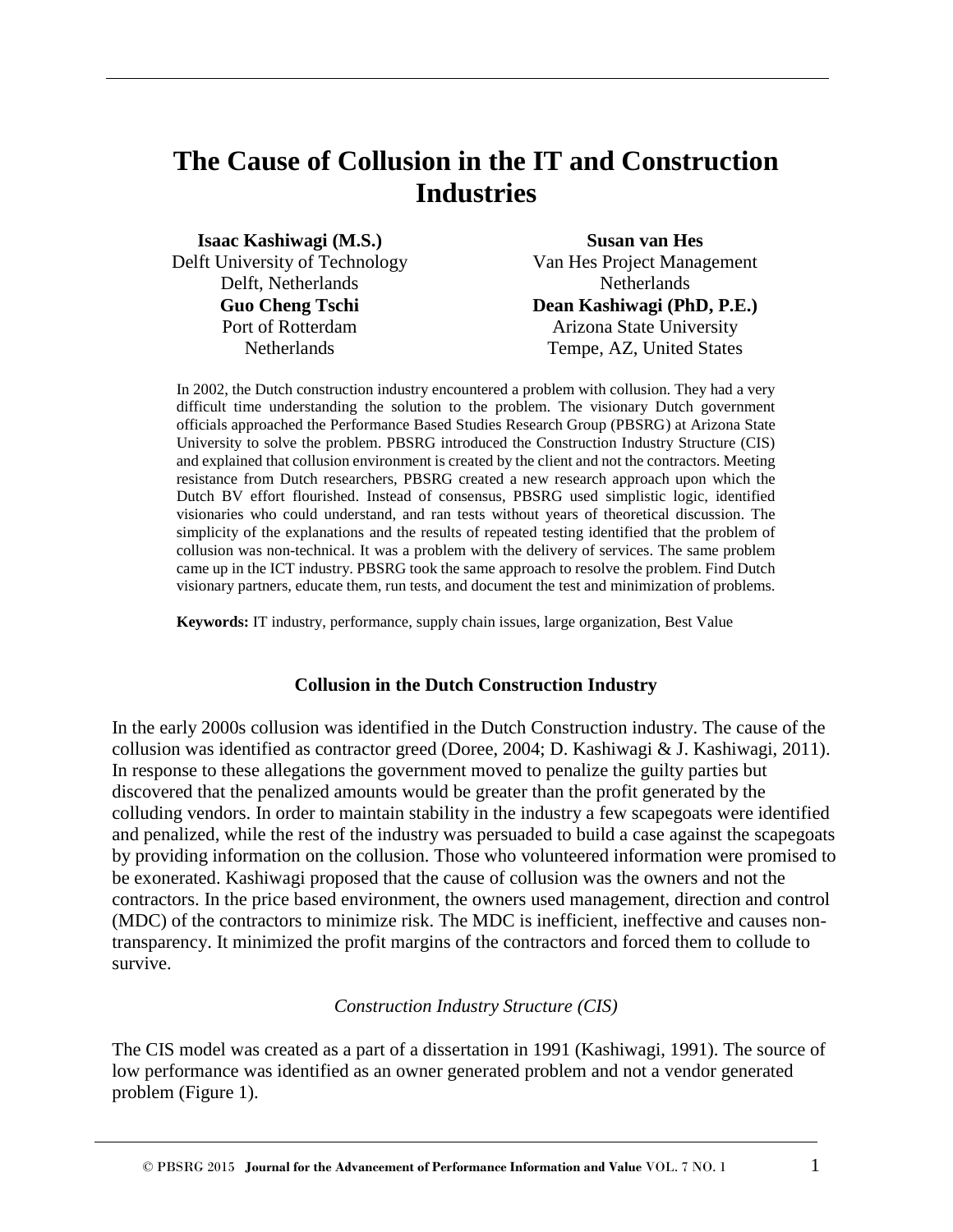

*Figure 1*: Construction Industry Structure (CIS) model. (Information Measurement Theory by Dean Kashiwagi, 2014a, Tempe: Ksm-inc.)

The CIS identifies that the major difference between low performance and high performance is caused by the owner's use decision-making, and attempt to manage, direct and control (MDC) the vendor's actions to minimize risk, instead of utilizing expertise. The results of this practice include (Kashiwagi, 2014a):

- 1. Poor performance
- 2. Higher costs
- 3. Inefficiency
- 4. Decision making
- 5. Need for relationships to be formed to solve problems
- 6. Low perceived value for expertise
- 7. Commodity practices
- 8. Non-transparency (an environment where the source of the problem is not easily identifiable).

It is in the priced based environment where collusion occurs. Collusion occurs when there is nontransparency, where profit margins are low, and contractors collude to survive. The concepts of the CIS was being presented in CIB conferences in Trinidad, Tel Aviv and Singapore, and eventually led to meeting a fellow CIB member (George Ang, Ministry of Housing). George Ang then brought Dr. Dean Kashiwagi into the The Hague, Netherlands to present to the various ministries in 2004 (Ang, 2011).

Kashiwagi realized that there was a problem in the Dutch construction industry and in the construction management academic research community. The problem was simple; the explanation was simple and easily observable. However, no one wanted to help solve the problem using simple solutions. Kashiwagi tried to reach out and gain consensus. It did not work. Finally, he found a visionary in the supply chain area (Sicco Santema and the consulting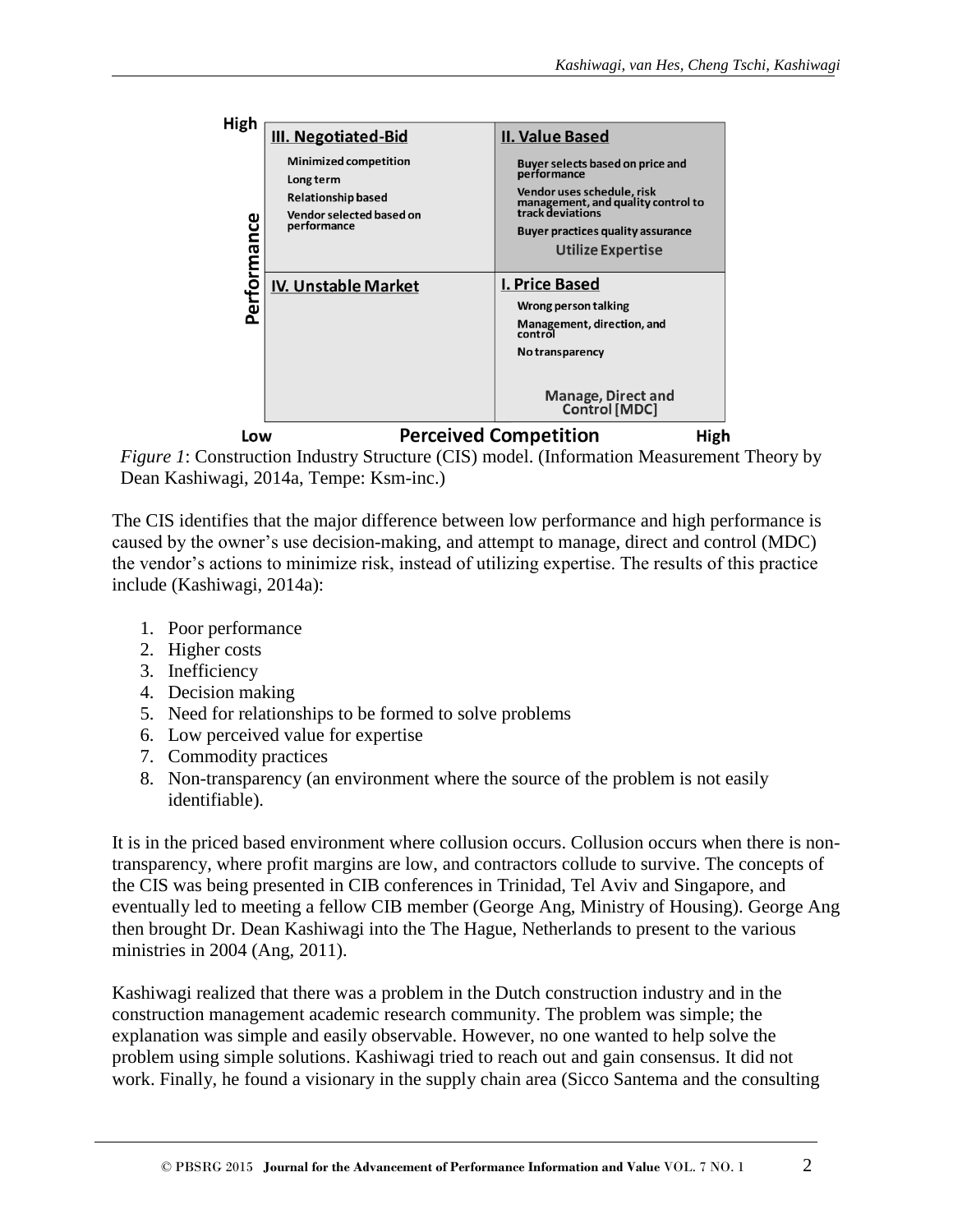group Scenter) (Van de Rijt, 2011). Five years later, the CIS model and Best Value Approach are understood by everyone.

Kashiwagi realized it was not a paradigm issue only with the industry, but also with the research community. The research community was too slow, too cumbersome, and caused more problems than solutions. By observation and logic, this would lead to silos. A new research approach would have to be used to bypass the bureaucracy of the academics who became far too comfortable with documenting what other academics were saying, instead of knowing what was actually happening. Kashiwagi identified the traditional academic research community as colluding partners (no different from the industry), accepting only what they felt comfortable with, and rejecting anything that came from somewhere else or that they were uncomfortable with because it may have conflicted with their previous academic documentation. A new approach to academic research was needed.

### **New Academic Research Approach**

In 2004, PBSRG decided to use a totally new research approach. Unlike other researchers, who utilized government grants and publications in peer reviewed journals to be promoted and tenured, Dr. Kashiwagi decided to create a different research approach. It included:

- 1. Using a deductive logic based approach, using mixed methods to identify the research data and reach his conclusions.
- 2. Instead of using extensive literature search to identify what the industry and other academic researchers were practicing, he assumed that the industry was wrong, and their perceptions were inaccurate, and using their concepts would be a waste of time and resources.
- 3. Instead of using an inductive approach, he used a deductive approach, simplifying by using natural laws and common sense that minimized the need to discuss or make decisions. Even though, this was against the academic research model, and he was told that he was not a good researcher and his research had no value, he pursued this course. (reference)
- 4. He used natural laws that can be observed, that are commonly accepted and used simple concepts that minimized the need to discuss with peers or get peer reviewed for validation.
- 5. He identified industry experts who understood and agreed to test his concepts.
- 6. Ran repeated testing, analyzing the hypothesis and modifying the hypothesis through test results.
- 7. PBSRG did simultaneous research on non-traditional theoretical concepts, prototype testing of the proposed concepts and implementation into organizations.

The new research approach allowed PBSRG to use models that were simple, accurate, and easy to understand by the industry. PBSRG assumed that the academic community would not come up with a solution of the collusion, and used its multiple industry test results and simple explanations to bypass the rest of the academic community. By 2005, PBSRG had successfully tested the CIS concepts and the Best Value Approach with multiple International Facility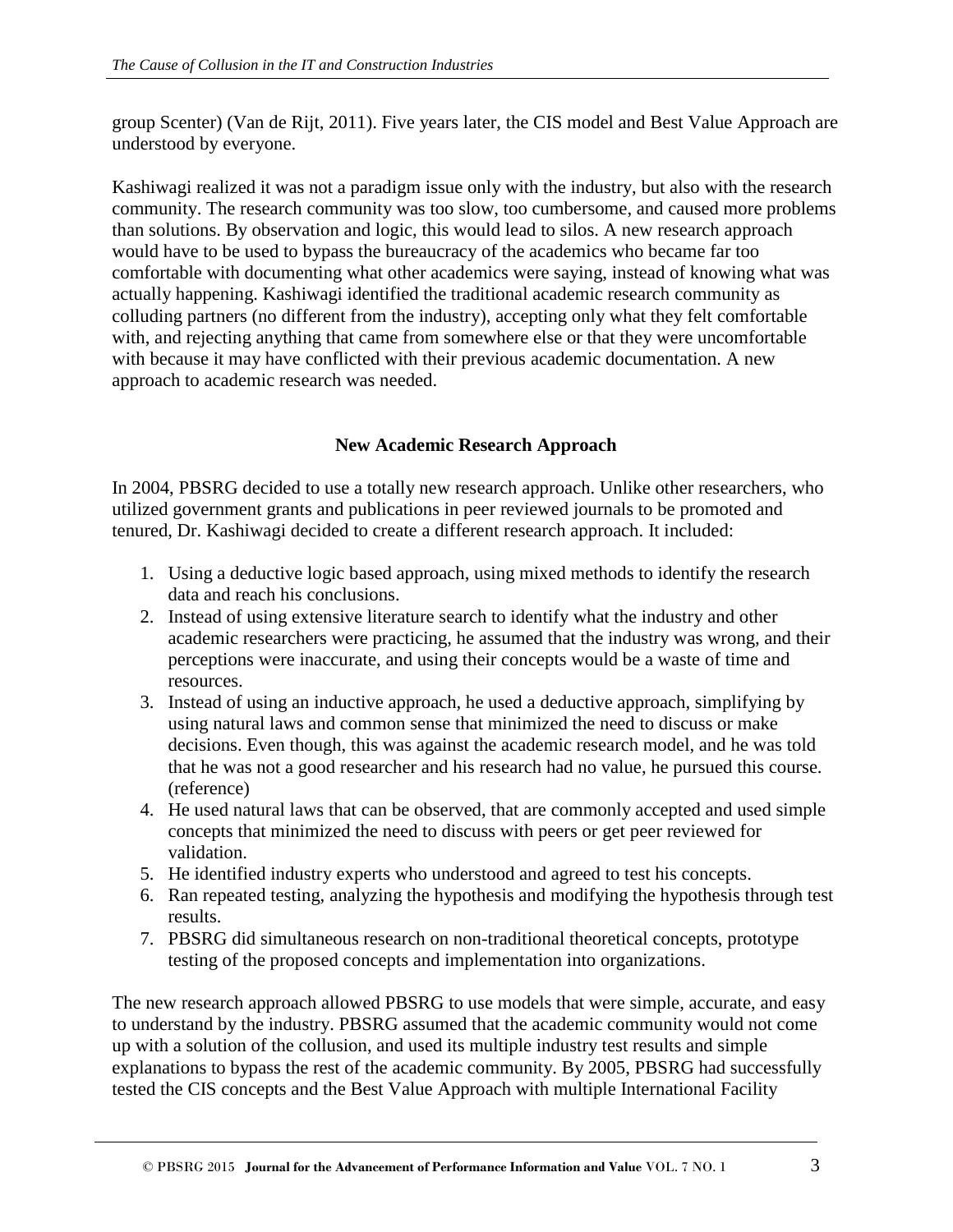Management Association owners in the Phoenix metropolitan area, the State of Hawaii, United Airlines maintenance site in San Francisco, the Federal Aviation Administration, and the State of Utah.

At this time, the construction management academic research experts in the Netherlands did not come to consensus about the cause of the contractor collusion, the CIS model, and CIS explanation of collusion. It seemed too simple. Most academics perceived that the vendors were at fault, that the Dutch construction management researchers felt that the Dutch culture was different from the American culture and the CIS solution was not accurate. Only one academic research source, Dr. Dean Kashiwagi from PBSRG/ASU, the author of the CIS model and the creator of the BV approach, proposed that it was the owners and not the vendors who were at fault. He used deductive logic, common sense, and case study test results in the United States to validate his proposal.

An effort was made by Dr. Kashiwagi to involve more Dutch researchers, but his insistence to run industry tests without the consensus of all the Dutch researchers was unsuccessful. Instead of staying with the traditional, Dr. Kashiwagi, began applying PBSRG's unique research approach defined and discussed in the previous paragraph. Bypassing further discussion and consensus of the Dutch Construction Management academic researchers in the Netherlands, Dr. Kashiwagi, went right to the industry (Hijmens, Rikkswaterstaat and Scenter) and formed partnerships to test out the CIS concepts (Van de Rijt, Hompes & Santema, 2010; Koreman, 2011). A lead Dutch visionary in one of the major construction companies (Marc Gillissen), multiple visionaries in the Rijkswaterstaat, and a visionary professor in marketing and supply chain at Delft University (Sicco Santema) accepted the CIS model explanation and the Best Value Performance Information Procurement System (BV PIPS) as a solution to change the environment of the delivery of construction services resulting in the following actions (D. Kashiwagi & J. Kashiwagi, 2011):

- 1. Heijmans Construction licensed the Best Value Performance Information Procurement System (BV PIPS) from ASU.
- 2. Rijkswaterstaat was also licensed with the BV PIPS technology from ASU.
- 3. Scenter (private consulting company led by the visionary Sicco Santema) and the Delft University were licensed with the technology.
- 4. Scenter was educated and trained by PBSRG. They ran small successful BV PIPS tests in 2008-2009 (Van de Rijt, Hompes & Santema, 2010).
- 5. Rijkswaterstaat ran a huge test by procuring \$1B "fast track" infrastructure projects using BV PIPS (called Best Value Procurement or BVP) assisted by Scenter and PBSRG. (Van de Rijt, 2011)
- 6. The fast track project results using the CIS and BV concepts minimized procurement transactions and costs for all parties by 50% (owner and competing contractors), contractors reduced construction time by 25%, and test results confirmed the CIS model of utilizing expertise to minimize risk is accurate and 90% of all project cost and time deviations are actually caused by the owner. (Van de Rijt, Witteveen, Vis & Santema, 2011).
- 7. As a result of the "fast track" project test results, NEVI (the third largest organization of professional procurement personnel in the world) licensed the BV PIPS technology from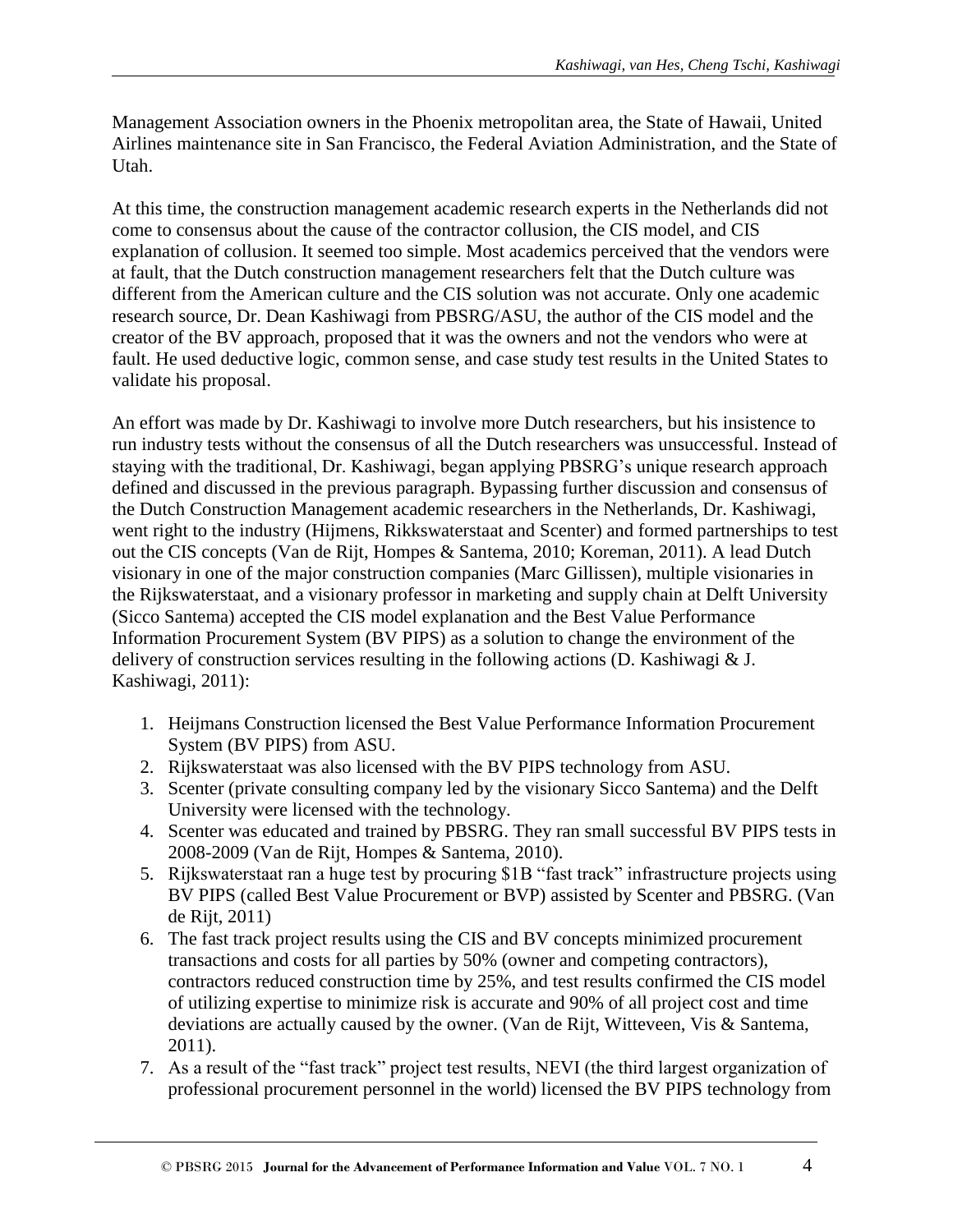Arizona State University (ASU) through AZTech and has begun to educate and certify all procurement personnel in BVP and the CIS and the underlying logic of the BV PIPS approach which is called Information Measurement Theory or IMT (PBSRG, 2012, AZTech, 2012). The BV PIPS approach, which moves the paradigm from the price based MDC environment, to the utilization of expertise environment is now one of the major thrusts of NEVI. They have recently hired a new Director of BVP education and are expanding their offerings to assist all stakeholders in understanding of the BV PIPS approach. (Jeroen van de Rijt, email dated 11/11/2015 from Jeroen van de Rijt to Dean Kashiwagi).

8. The RISNET organization comprising of risk managers and professional engineering groups also licensed the technology from ASU.

#### *Results of the New "Non-traditional" Research Approach*

The history of documented changes within the Dutch procurement as a direct result of the implementation of the CIS and BV paradigms along with dominant project successes have validated the CIS model and its concepts. The CIS model and the BV PIPS or Best Value Procurement (BVP) is now accepted and used as a mainstream model in the procurement of services in the Netherlands. The traditional academic research model of performing a literature search of existing concepts, proposal of a theoretical solution based on the literature search, survey of industry experts to identify which industry characteristics are most influential in the collusion, and presentation in academic journals to seek consensus in the academic world was not used due to the extensive time requirement and impracticality quickly solving and assisting the construction industry with its collusion problem.

The traditional research process would be too lengthy, would not assist the industry in a timely manner, and would utilize opinions of industry and academic personnel that were "a part of the existing problem." Instead, the PBSRG deductive logic approach in the Netherlands and elsewhere has resulted in the following:

- 1. Twenty-two (22) years of research testing, \$16M of research funding, 1,800 tests, 98% customer satisfaction delivering \$6B of services (PBSRG, 2015).
- 2. The most licensed technology (45 licenses) developed at ASU, one of the top innovative research universities among universities in the United States without a medical school.
- 3. Two five-year longitudinal studies which identified the client and their representatives as the largest source of project cost and time deviations. Vendors create minimal risk when transparency allows the identification of the sources of risk (D. Kashiwagi & I. Kashiwagi, 2014).
- 4. The PBSRG proposed concepts and research testing results were audited by both the State of Hawaii Legislative group and by a dissertation from one of the most prestigious universities in the Netherlands, the University of Twentee. (Duren & Doree, 2008; Rijt & Santema, 2013; State of Hawaii Report, 2002) PBSRG is the only research program to be officially audited and the results published by third parties. Due to research partners' investment into the PBSRG research coming from the organizations' operational funds, PBSRG research results are audited continually.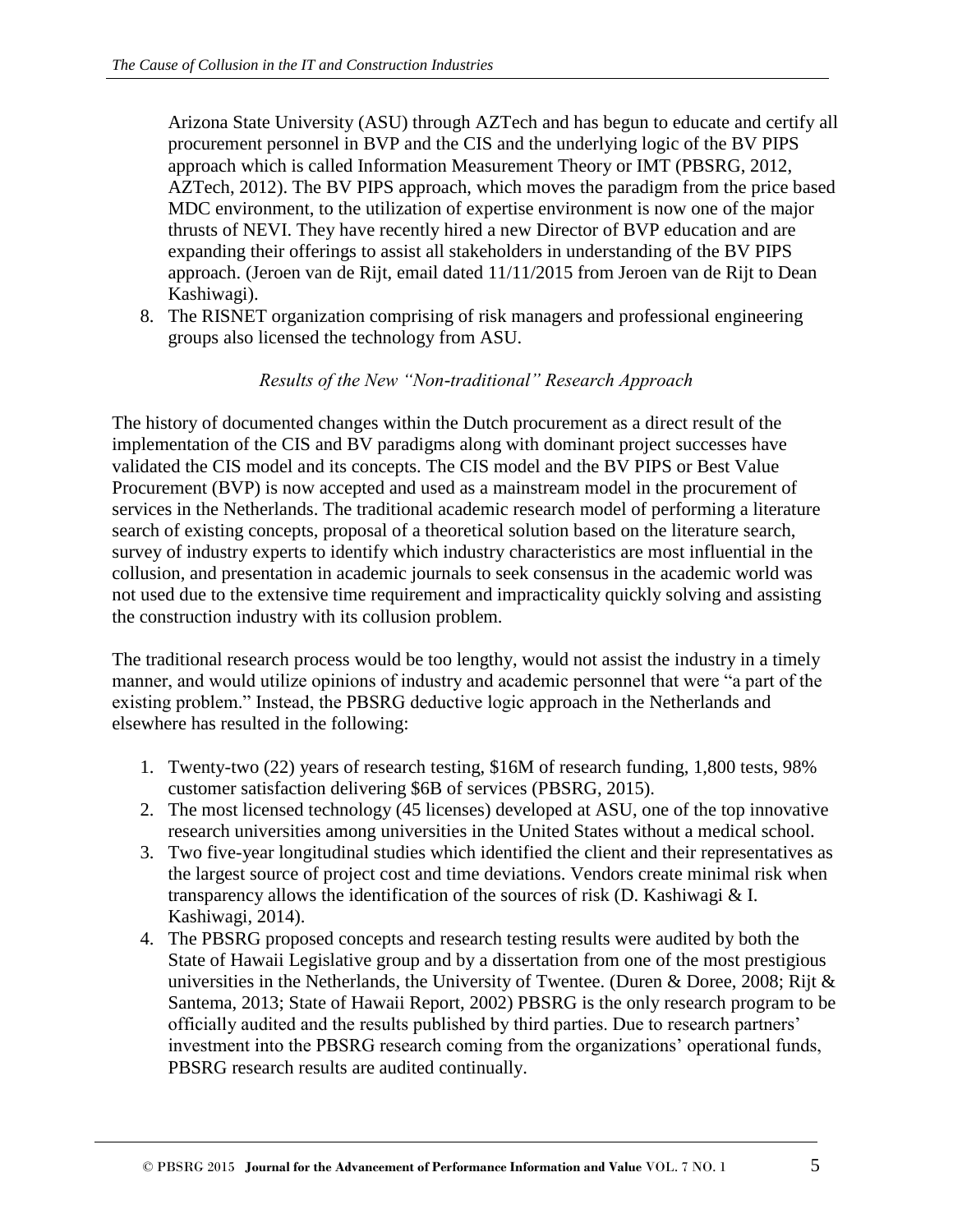- 5. 250 journal and conference publications showing that management, direction and control (MDC) results in poor performance. (PBSRG, 2015).
- 6. Validated the CIS or IS model, and identified that the paradigm must be changed to deliver higher quality construction services (Kashiwagi, 2014b).
- 7. CIB W117 committee on the Use of Performance Information in the Construction Industry, who is one of the major sponsors of the PBSRG testing, has done research work in seven different countries and 32 different states in the United States validating the same concepts.

This new approach of simplistic explanations backed by test data resulted in the industry cooperating with the academic research. Owners are now desiring to utilize the expertise of expert vendors to lower costs and increase value. They have moved from the management, direction, and control (MDC) model to utilizing expertise. This has been accepted by NEVI (Dutch professional procurement group), by RISNET (risk management group) and the Dutch professional engineering group. The new approach has also fueled efforts by Sicco Santema, the Best Value visionary, to partner with Delft University to bring the new academic research approach to the Netherlands. This has bypassed the efforts of the traditional construction management groups.

The authors are proposing that what has been going on in the Dutch construction industry, is also going on in every other industry. Through the efforts of NEVI, the Best Value Approach is reaching every industry, including the information, communication technology (ICT) industry. When collusion charges came up against a major ICT vendor, the authors quickly identified the collusion as caused in major part by the owners who were buying ICT.

# **Collusion in the ICT or IT Dutch Industry**

The delivery of services in the IT (information technology) or ICT (Information, Communication Technology) industry is perceived as being non-performing. The following has been documented on the nonperformance of the ICT industry:

- 1. ICT non-performance is estimated as high as 75% (D. Kashiwagi & I. Kashiwagi, 2014).
- 2. Major consulting company claims that the projects are too complex, and the complexity is causing the nonperformance. (Standish, 2013)
- 3. New project management model, the agile approach, which maximizes communication and documentation, movement in smaller increments of time, and works from beginning to end instead of from the end to the beginning (Scrum Alliance, 2013).
- 4. Dutch government inquiry is held to identify the source of the ICT industry nonperformance and the large amount of resources being wasted on ICT projects. The result of the inquiry shed no more understanding of the problem (Tweede Kamer, 2014).

One of the larger Dutch ICT industry partners was identified as being in collusion with Dutch government officials. (Zembla, 2014) Even though the company has not been convicted of crime of collusion, the company was cast in a poor light. At the same time, PBSRG was notified of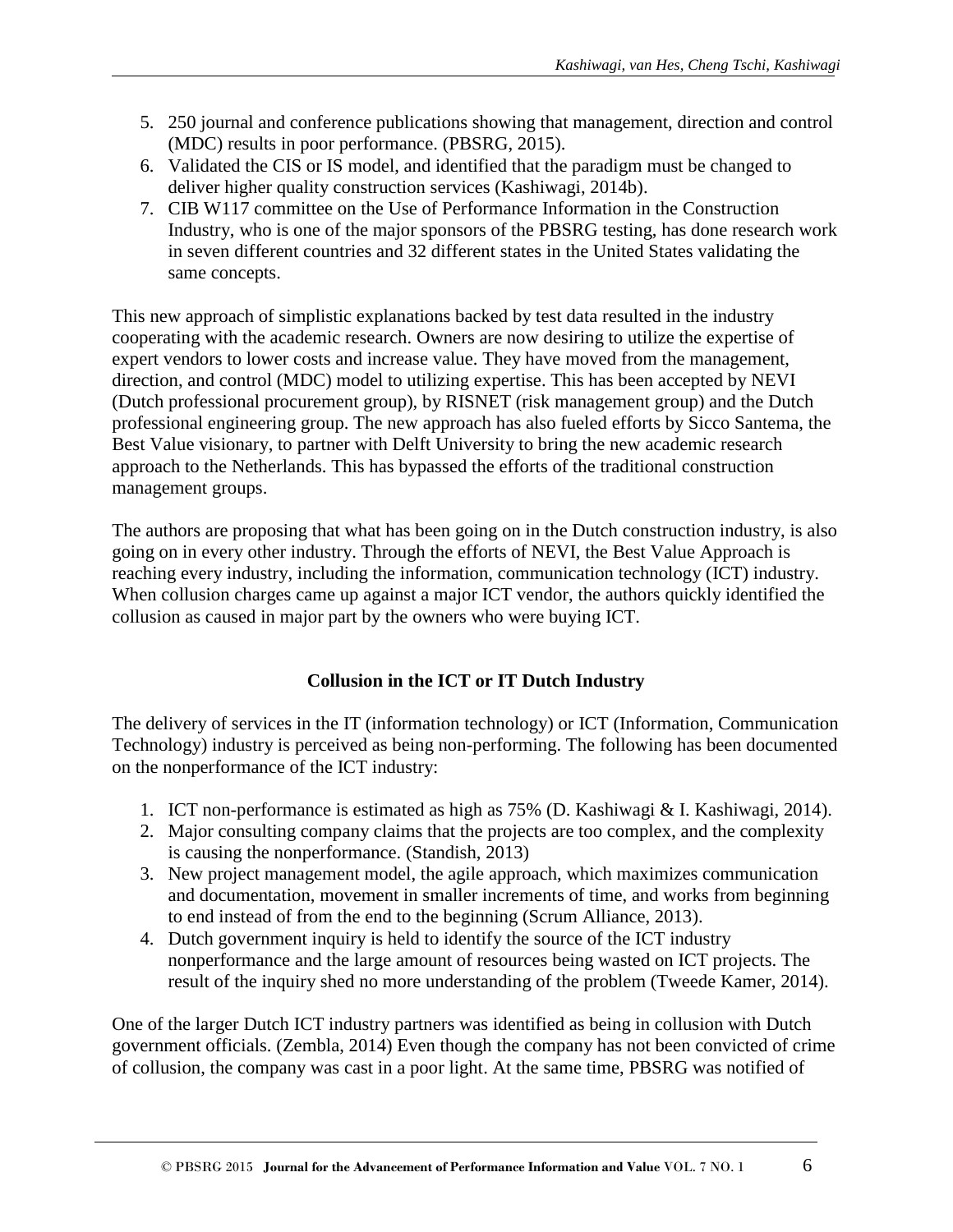another large government client was having problems with another major ICT vendor on a Best Value project.

Past research results showed that the client/owner was/is the biggest source of risk in the delivery of construction services. Because the source of risk is not technical (client/buyer using MDC to deliver projects and minimize risk), the authors propose that the problem is not a technical problem (complexity of the technology, lack of technical expertise, or complexity of the requirement). The authors propose that the CIS or IS, identifies that poor performance and collusion is caused by the client attempting to manage, direct and control (MDC) projects to minimize risk. The authors propose that the client is creating an environment, which is:

- 1. Nontransparent, confusing and based on relationships.
- 2. Does not utilize expertise.
- 3. Filled with decision making from non-experts.
- 4. Resulting in inefficiency, ineffectiveness, and poor performance.
- 5. Not understanding what risk is and how to utilize expertise because experts have no risk.
- 6. The areas of risk management and project management have to be redefined and new paradigms must be utilized to increase the performance of the ICT industry.

This research takes the following simplistic path. It has been identified that collusion is caused by the owners attempting to minimize non-performance by making decisions and attempting to manage, direct, and control the expert vendor. The research will first gain access into the Dutch ICT industry to attempt to identify if an ICT vendor can have high performance in the Dutch ICT industry by utilizing expertise instead of using management, direction, and control (MDC). The research will then select large traditional ICT vendors who will have more difficulty changing from the non-transparent, inefficient, and bureaucratic environment to a Best Value environment, and identify if they have interest in the BV approach, and how they are attempting to change from a MDC environment to a BV approach. The following steps will be taken:

- 1. The researchers will search and identify an ICT vendor that does not utilize MDC to deliver their service. Their performance will be identified.
- 2. If the performance is dominantly higher than the industry performance of 25% success, the authors will investigate if the problem of MDC is in the ICT industry.
- 3. Identify a large traditional ICT vendor and identify if they have a bureaucratic or MDC environment.
- 4. Identify if the large traditional ICT vendor has a performing project or a BV project.
- 5. Analyze the project to identify what made the project different.
- 6. Analyze the owner/client of the performing project and identify what they did differently.
- 7. Also, identify if the client/owner visionary is facing resistance from MDC personnel in his own organization.
- 8. Identify an effort with a large ICT vendor responding to BV project request that resulted in the client using decision-making and MDC to eliminate the vendor's BV effort.
- 9. Identify the difference between the price based and BV environments, and identify the difficulty for a large ICT vendor to change into a BV oriented vendor.
- 10. Analyze the results of the case studies to see if the environment delivering ICT services is in the price-based arena resulting in low performance.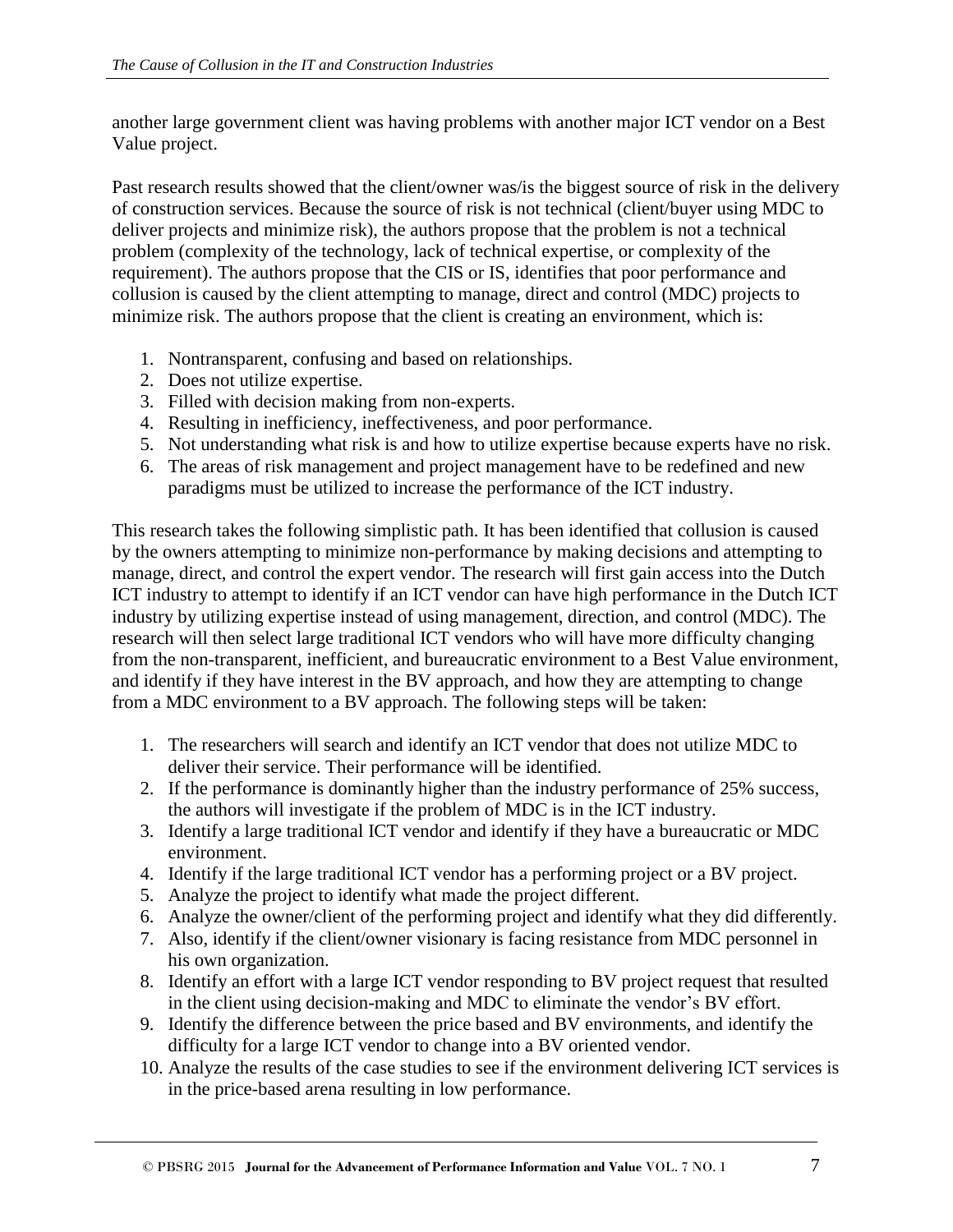# **Research Case Studies**

The first case study is to identify a high performance ICT provider in the Netherlands who is utilizing expertise to have high performance. Schuberg Philis (SBP) is one of the ICT companies in the Netherlands that is known for their high performance and unique company structure (D. Kashiwagi & I. Kashiwagi, 2014). After studying SBP it was confirmed that SBP was an expert company that delivered high performance (See Table 1):

| ۱<br>٠. |  |
|---------|--|
|         |  |

#### *Schuberg Philis Overall Performance Line*

| #                                                                                                | <b>Criteria</b>                                                  | <b>Metrics</b>        |  |  |
|--------------------------------------------------------------------------------------------------|------------------------------------------------------------------|-----------------------|--|--|
|                                                                                                  | Total # of projects in last 10 years                             | 991                   |  |  |
| 2                                                                                                | # of large projects ( $\epsilon$ 150K- $\epsilon$ 3.3 Million)   | $47(72)$ **           |  |  |
|                                                                                                  | % of large projects on time                                      | 89.36%                |  |  |
| $\overline{4}$                                                                                   | % of large projects on budget                                    | 95.74%                |  |  |
| 5                                                                                                | % of large projects customers satisfied                          | 93.62%                |  |  |
| 6                                                                                                | Highest customer satisfaction 7 years in a row (Market Average)* | $8.9(6.9)*$           |  |  |
|                                                                                                  | Recommended by customers by year                                 | 100% 5 years in a row |  |  |
| 8                                                                                                | Business Process Availability past 4 years                       | 99.994%               |  |  |
| * Market average was taken from 2014 Giarte Report                                               |                                                                  |                       |  |  |
| **72 projects existed however: documentation older than 6 years was discarded and not available. |                                                                  |                       |  |  |

Source: Schuberg Philis Audit on Project Metrics 2009-2014 by Sandeep Panday, 2014: Schuberg Philis.

The following are documentation on Schuberg Philis:

- 1. They are the top rated ICT vendor in the ICT infrastructure area (in every category measured).
- 2. They have a project performance of 89.36% on time, 95.74% on budget, and 93.62% customers satisfied on 47 large projects in the last six years.
- 3. Of the six most critical ICT providers that support financial vital infrastructures as stated by DNB (same function as Federal Reserve Bank); they are the only vendor with 100% customer recommendation for outsourcing.
- 4. In the last four years, their business process uptime performance is 99.994.
- 5. Their customer satisfaction rating was 8.9 in 2013 highest in the IT market for 7 years in a row, 2 full points above the market average (6.9).

Some unique characteristics about their organizations is that  $(D.$  Kashiwagi  $\&$  I. Kashiwagi, 2014):

- 1. They have no MDC.
- 2. They have very high performance.
- 3. The authors conclude that Schuberg Philis is a BV company that delivers high performance.
- 4. They prove that if a vendor is BV oriented (no MDC), they will deliver very high performance.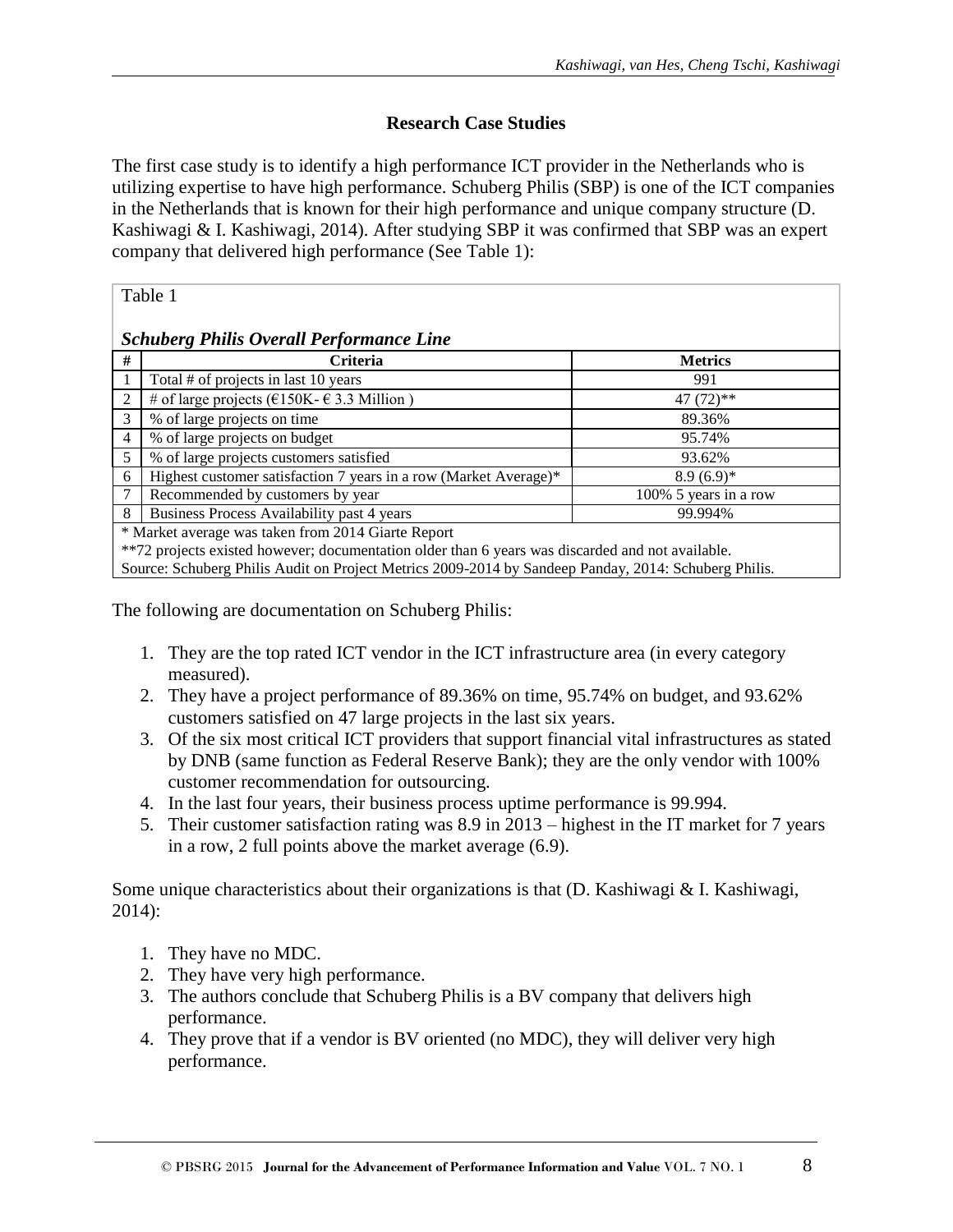The authors conclude that Schuberg Philis (SP) is an expert vendor who utilizes expertise in the Dutch ICT industry. Their operations are in a BV environment. If ICT vendors mimicked SP's operations, the need to collude would disappear. By deductive logic, the authors propose that the low performance in the Dutch ICT industry is caused by owners using MDC. This is identified by the Industry Structure (IS) model as the price based environment. IS identifies larger, traditional organizations or vendors, are more likely to be bureaucratic, inefficient and in the price based environment. Using deductive logic and observation that the large ICT vendors are having difficulty changing their paradigm, the Dutch ICT industry is in the price-based environment (identified by organizations using MDC to minimize risk, no transparency, inefficient and wasteful, and allows collusion). The authors will identify large traditional ICT vendors and show that even if their operations are in the MDC or bureaucratic environment, they are seeking to gain the capability of using the BV approach. If the large traditional vendors are having difficulty in making the transformation, it validates the idea that it is the price based paradigm and not the malicious intent of the ICT vendor that is causing the perceived collusion. This will logically show that the collusion is being caused by the price-based environment, which is controlled by the owner and not the ICT vendors.

#### *Case Study of Large Traditional ICT Vendor*

One very large traditional ICT Vendor was accused of being in collusion. When questioned by the research team, they had no understanding why collusion occurs. In their efforts to change the public perception and mentality of the company, the vendor began to investigate the Best Value Approach. As the BV approach stressed "win-win" relationships and utilization of expertise to deliver high performance and low costs, the vendor formed a BV core group to achieve these results. The BV core group discovered that some of their experts within the company were already thinking and acting with the BV approach. An example of this was identified was the vendor's BV performing project at the Port of Rotterdam.

The project was investigated to identify its level of performance. Five key participants on the buyer's side were interviewed and the status of the project was reviewed. Findings include (Port of Rotterdam project participants, personal communication, June 6, 2015):

- 1. The owner/client's procurement manager utilizes BVP as the procurement approach.
- 2. The client PM faces resistance from his own organization.
- 3. BV approach required a change in paradigm from MDC to utilizing expertise on both the buyer and vendor side. This required both the vendor and buyer to go through a learning curve changing their paradigm.
- 4. The paradigm shift had been a big challenge to the project for both the vendor and the buyer.
- 5. The project is successful, and the project team identifies the project as a success.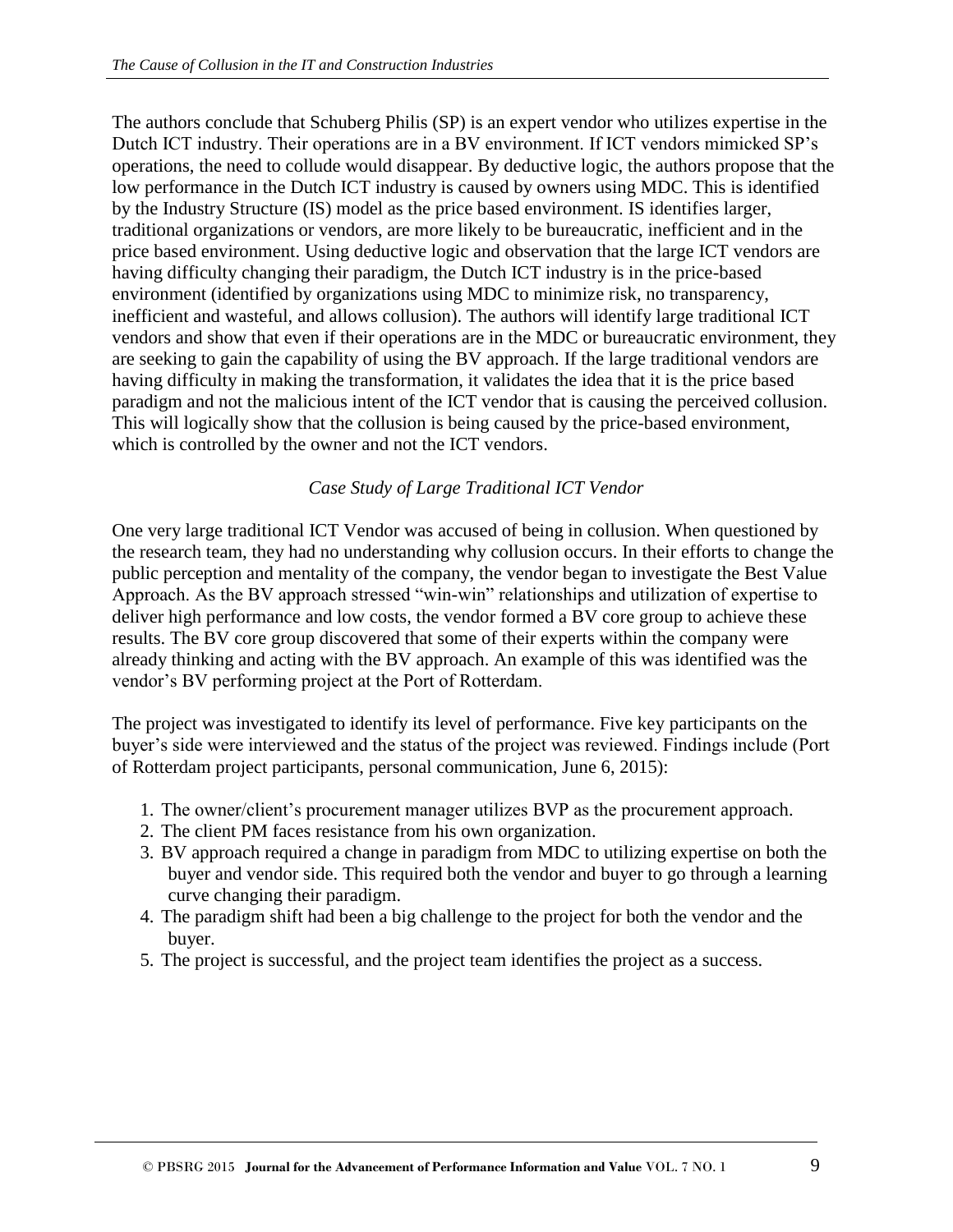#### Table 2

*Sample analysis of data Table explicitness*

|                | no anarysis of aana <b>x</b> abio capuointess                                                       |                |
|----------------|-----------------------------------------------------------------------------------------------------|----------------|
| #              | Criteria (10 is strongly agree, 5 is don't know, 1 is strongly disagree)                            | <b>Results</b> |
| $\mathbf{1}$   | The owners' inability to utilize expertise of expert vendors is a source of risk and poor           | 8.2            |
|                | performance.                                                                                        |                |
|                | Unlike Schuberg Philis, which was already practicing a BV approach, many larger traditional         |                |
| 2              | companies (using MDC and reactive behavior) have a very difficult time changing to the BV           | 7.6            |
|                | approach.                                                                                           |                |
| 3              | Owners also have difficulty changing from the MDC approach to the Best Value Approach.              | 8.2            |
| 4              | Until larger vendors change their approach, the industry will not have the momentum to change       | 6.2            |
|                | paradigms.                                                                                          |                |
| 5              | Large owners would have a difficult time changing the traditional buyers and project managers'      | 5.8            |
|                | paradigm.                                                                                           |                |
| 6              | The owner have a difficult time implementing a clarification period.                                | $\overline{5}$ |
| $\overline{7}$ | The implementation of a clarification period would tremendously increase the project                | 9.4            |
|                | performance.                                                                                        |                |
| 8              | A clear plan which includes the functions of all the stakeholders would increase the performance    | 8.2            |
|                | of the project.                                                                                     |                |
| $\mathbf Q$    | The Best Value Approach changes the project management, risk management and the definition          | 8.6            |
|                | of risk (what the vendor does not control).                                                         |                |
| 10             | Decision making is reduced if the expert's plan is utilized.                                        | 8              |
| 11             | The Best Value Approach is the optimal approach to increase project value and performance.          | 8.4            |
|                | The expert vendor can utilize the Best Value Approach even if the selection methodology was a       |                |
| 12             | more traditional relationship award, if it implements a clarification period, a weekly risk report, | 6.6            |
|                | and creates transparency.                                                                           |                |
| 13             | Rate the vendor's performance (1 is unacceptable, 5 is average and 10 is outstanding).              | 8.4            |
| 14             | What would the performance be under the traditional approach?                                       | 5.6            |
| 15             | Was the performance delivered by the BV vendor higher than would have been delivered under          | 4 out of       |
|                | the traditional approach (MDC)                                                                      | $5$ (yes)      |
| 16             | Is the traditional PM model (MDC) accepting of the BV approach?                                     |                |
|                |                                                                                                     | $5$ (no)       |
| 17             | Did the PMs have to change their paradigm to do BV?                                                 | 3 out of       |
|                |                                                                                                     | $5$ (yes)      |

The following observations are made on the responses of the owner's team:

- 1. The owner's team understood that their weakness was to utilize the vendor's expertise, instead of MDC the vendor.
- 2. They were undecided about the ability of their large organization to change.
- 3. Then in question 5, they identify that they do not know if their project managers can change their paradigm.
- 4. They did not understand the clarification period (key period where the vendor lays out a detailed plan from beginning to end of what will be delivered).
- 5. Even if they did not understand the clarification period, they agreed that to have a good clarification period would increase performance.
- 6. They also rated the vendor's performance under the BV effort as much better than under the traditional approach of MDC.
- 7. They all agreed that the traditional price based MDC environment was not accepting of the BV model.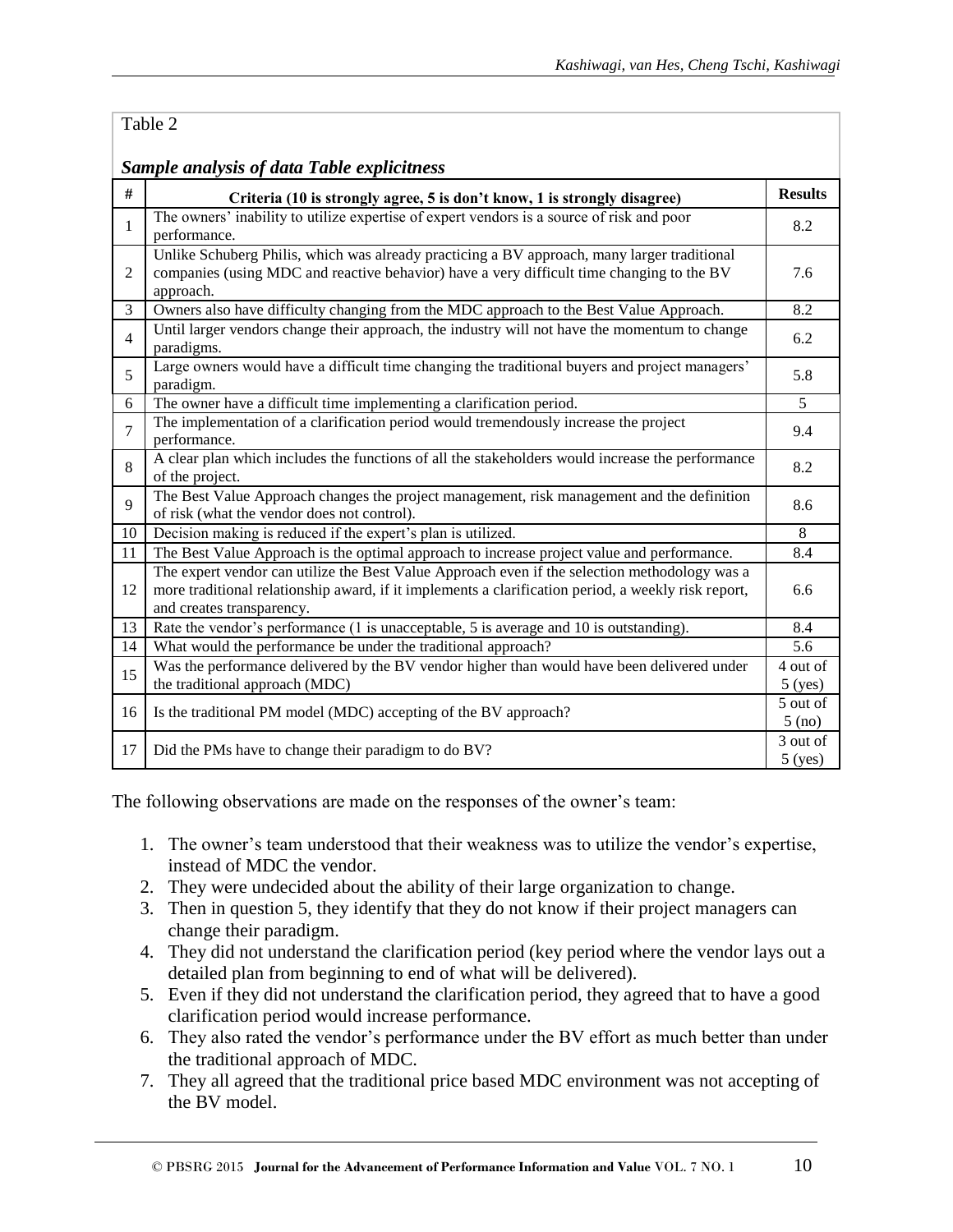This case study proposes the following:

- 1. The owner's visionary, who was the procurement manager, faced great resistance during the BV test from stakeholders in their own organization.
- 2. Some of the stakeholders attempted to remove the visionary BV expert from the project.
- 3. At the end of the project, the stakeholders would now do the BV effort again, even if they opposed it at the start of the project.
- 4. The owner's traditional ICT environment is a MDC, price based, non-transparent environment.
- 5. The owner's test team realized that the BV environment delivers higher performance.
- 6. The client has to change their paradigm to use more of the BV approach.
- 7. The large traditional owner and vendor is having a difficult time changing their paradigm.

By observation, both the large owner's organization and the large ICT vendor is having difficulty changing the paradigm from a price based to a Best Value paradigm. This confirms that the vendor, which is being accused of collusion, is in the price-based environment and will need to change its paradigm to avoid the possibility of collusion.

#### *Case Study of Large Traditional ICT Vendor Submitting on a BV Effort*

This large traditional ICT vendor also attempted to win a Best Value project. Being coached by an A+ BV certified expert and PBSRG, the vendor understood the BV process and knew they would require experts in order to compete and secure the subject project. The ICT vendor put their best experts on the project; one of their best project managers and best technical experts on Oracle. In responding to the request for proposal of the buyer they attempted to show how they could provide a high expertise in relation to the buyer's project objectives. In one of the three two-page documents, some of their main substantiations of their expertise include (personal communication, July 7, 2015). The following sections are directly from the ICT vendor's submittal:

*"(Objective 1 & 4): The key personnel of the supplier are an experienced project leader Transition and an experienced service delivery manager, which contributes to the objective of unburdening with regards to system management and a risk-free and effective transition. The project leader Transition has successfully:* 

- *1. Brought 2 ERP* (Enterprise Resource Planning) *environments to system management through a transition in the past 4 years. The results were:*
	- *a. Deviation regarding time and budget 0% (Fixed Price projects)*
	- *b. Average project budget €5.1 million*
	- *c. Customer satisfaction 8*
	- *d. On average more than 10 interfaces and 20% custom work*
- *2. Taken care of 3 ERP implementations in the past 7 years, including decharge. The results were:*
	- *a. All 3 > 3 million*
	- *b. Deviation regarding time and budget less than 5%*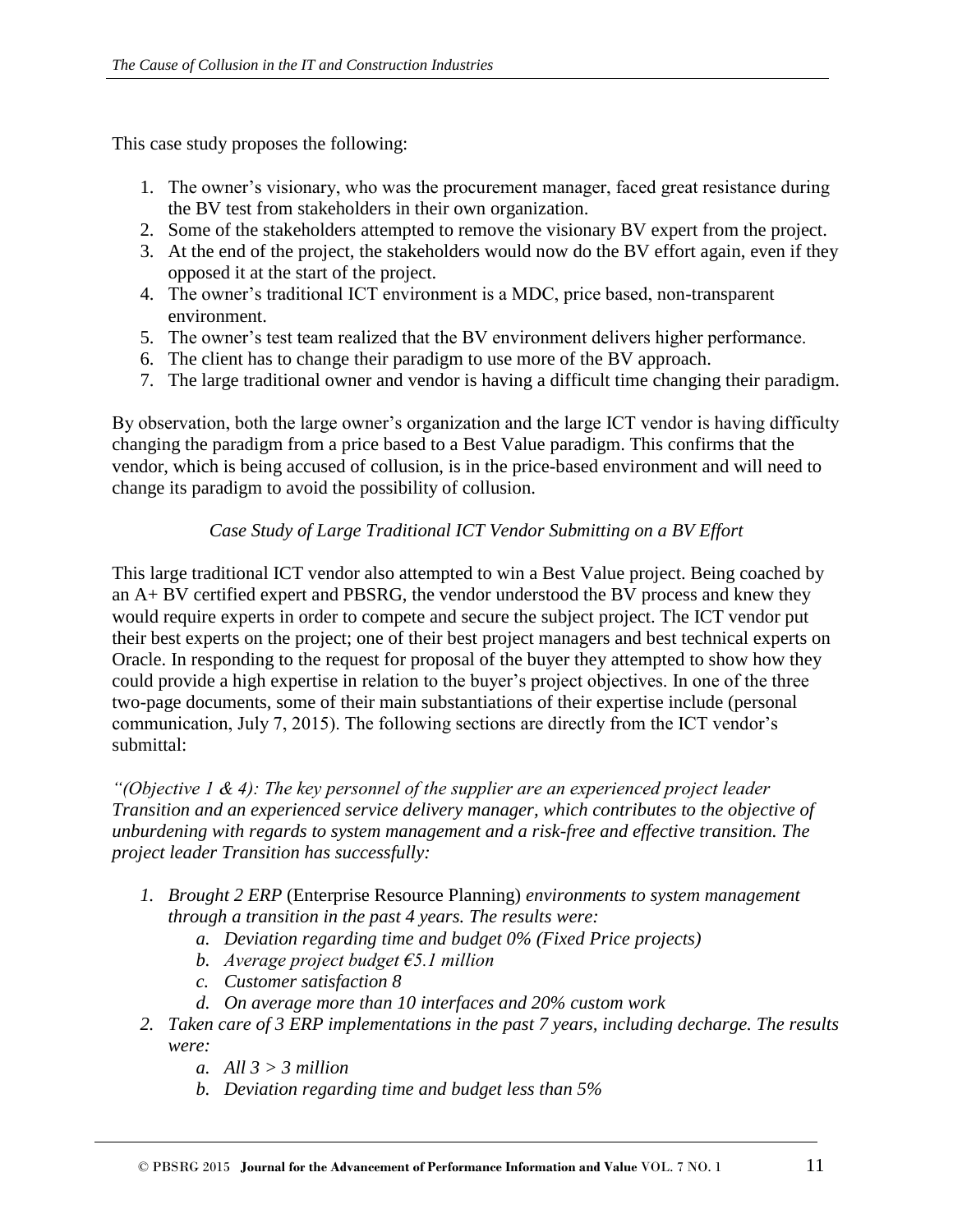- *c. Customer satisfaction 8*
- *3. Implemented information security 1 time at a government agency so client and supplier are compliant to the information security policy (BIR).*
	- *a. Deviation regarding time and budget 0% (Fixed Price Project)*
	- *b. Budget 70 days*
	- *c. Supplier received discharge*

*The service delivery manager was responsible at two EBS & BI (E-Business Suite & Business* Intelligence) *clients for 3.5 years for the delivered services (FAB, TAB and TB) and achieved the following results:* 

- *1. Client 1:* 
	- *a. System management budget €325,000 per year*
	- *b. Customer satisfaction: 8*
	- *c. 17 EBS modules, 16 interfaces and 164 custom work components*
- *2. Client 2:* 
	- *a. System management budget €1,860,000 per year*
	- *b. Customer satisfaction 8*
	- *c. 22 EBS modules, 12 interfaces and 157 custom work components*
	- *d. Score of 8.4 for availability and 7.1 for performance EBS platform*
	- *e. Availability 99.98% (24/7)*

*(Objective 5): Provider allocates a certified experienced information security specialist on the project that has a proven track record in meeting the compliance of managed systems. This contributes to the objective of fulfilling all requirements regarding the protection of personal data and information security. Supplier allocates an information security specialist:*

- *1. Certified CISSP (associate)*
- *2. Who ensures the information security policy for 55 ERP contracts (34 EBS, 21 SAP) and performs 6 compliancy checks every month.*
- *3. Finds an average of 1 customer security incident per month and manages it.*
- *4. Supplier has been audited by an external party and holds the certificates ISO/IEC 27001 (Information Security for all types of organizations). 130 system management contracts are part of the certification. The system management contract of Buyer will also fall under this.*

*(Objective 1 & 3): Supplier achieves an availability of the production environments of at least 99.8%, 24\*7 (excluding agreed maintenance slots), this contributes to the objectives of Buyer for continuous availability, availability outside regular office hours and makes working from home possible. Supplier achieved this high availability in 2014 at three similar clients with EBS/BI system management contracts:*

- *1. Average availability production 99.95%*
- *2. Average number of managed interfaces 17*
- *3. Average number of users 1750*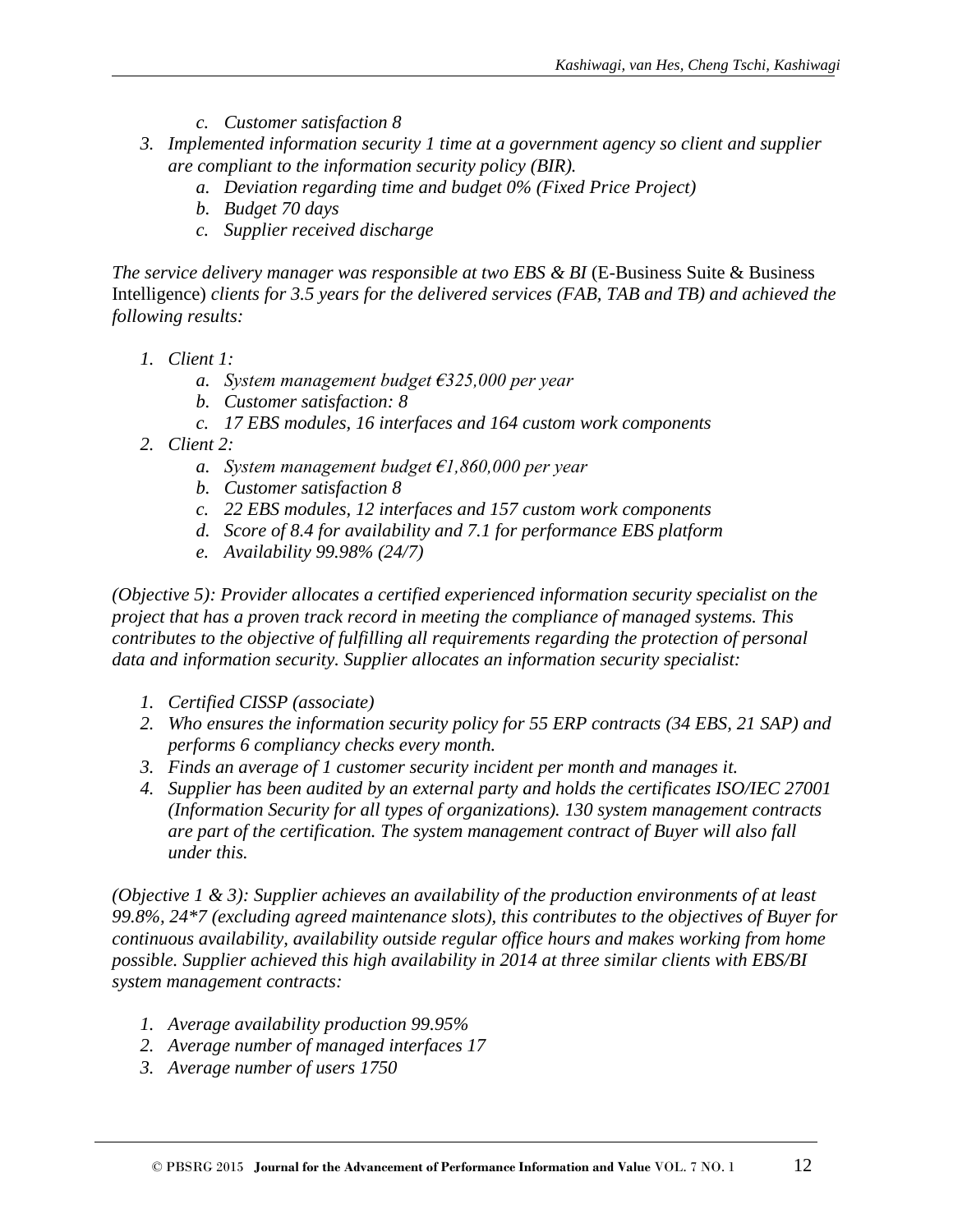*(Objective 2) Supplier achieves the desired service levels from the SLA from day 1, this contributes to the effective cooperation with Buyer and in particular with Functional System Management. Performances of the supplier in 2014 are:*

- *1. Handled a total of 1294 technical EBS client notifications for 34 system management contracts*
- *2. Achieved SLA response time in 91%*
- *3. Achieved SLA resolution time in 92%*
- *4. Achieved SLA resolution time for 14 technical EBS client notifications with priority "Very high" in 100%"*

The results of this submittal shocked the IT vendor as they had thought they had provided sufficient information to reflect their expertise to this project. However, the client/buyer rated them with a neutral rating of six on a scale 2 to 10 in their claims of expertise for the following reasons:

- 1. Good linking support to performance targets; Applicant thus demonstrates in principle to achieve all project objectives.
- 2. Applicant shows experienced people, which are more likely to have done ERP transitions and less frequently EBS transitions.
- 3. Many quantitative substantiation of the claims which the question is how verifiable (and dominant) are these numbers? Performance support is limited in relation to the actual Buyer proposed approach. This makes Vendor less clearly understand the mission.
- 4. Conclusion: Vendor provides a relevant achievement underpinning; here, however, shows no (dominant) added value that justifies a higher score than neutral.

The subject vendor did not make it to the shortlist. From observation, the owner's selection committee made a decision to eliminate the subject vendor (this is against the rules of the BV PIPS procurement system). The PBSRG researcher (Kashiwagi is also the creator of BV PIPS and industry expert) who analyzed this case and who understands the BV approach, comes to the following conclusions:

- 1. The subject vendor should have received a 10 rating based on their performance metrics supporting their expertise.
- 2. The owner made a decision, which goes against the BV approach and the selection phase rules.
- 3. If owner's representatives continue to do this, they are resisting the change to the BV paradigm of utilizing expertise and minimizing MDC.

# *Case Study of another Large Traditional ICT Vendor Winning a BV Effort*

In the initial development phase of the Best Value Approach another large IT vendor began competing and investigating the approach. The Vendor bid and won a telephone/communications integration project. However, due to the buyers and Vendors inexperience with Best Value and the current maturity of the BV approach in the Netherlands key elements of the process were overlooked such as the clarification phase. The project ended in failure with the Vendor was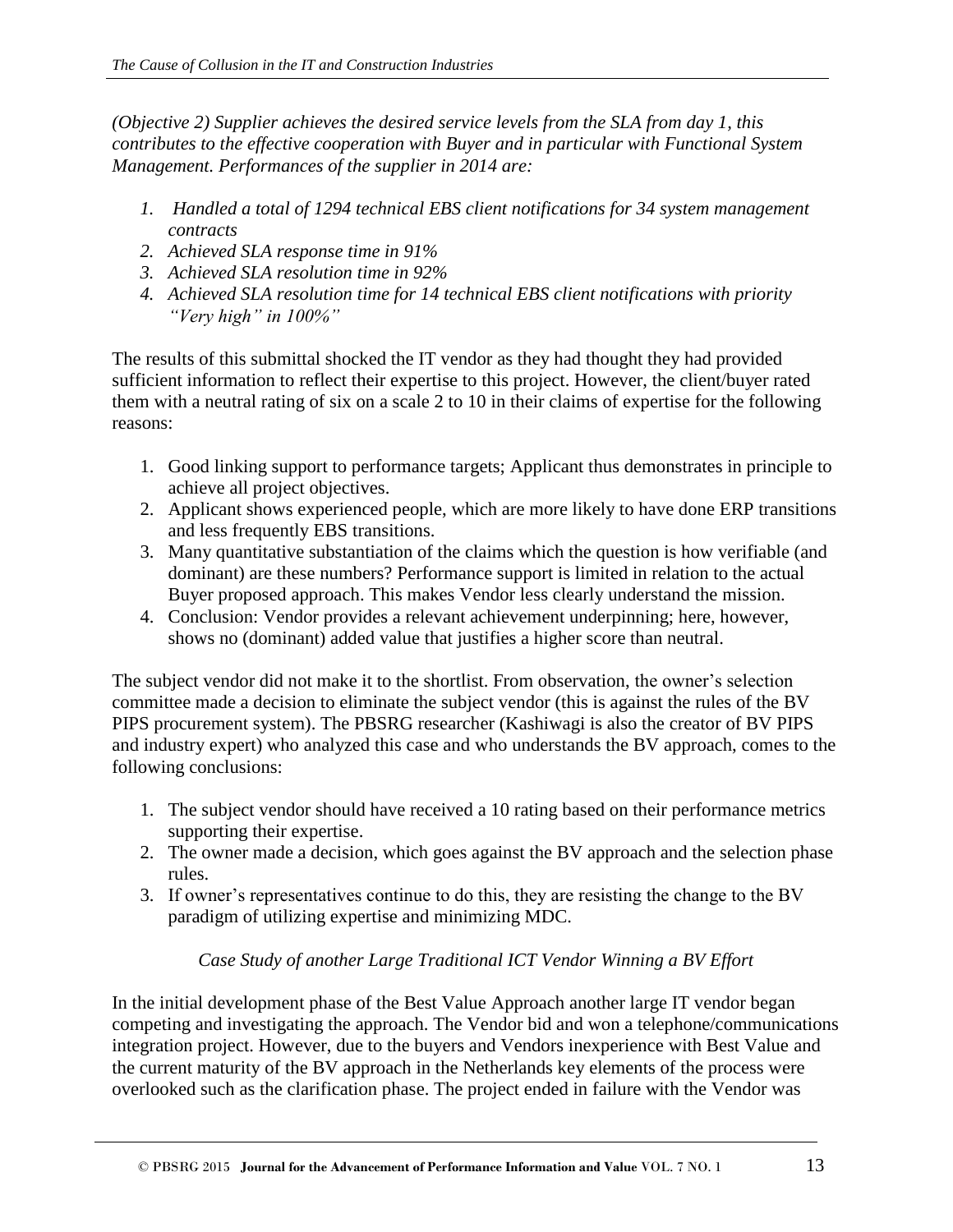unable to deliver the client's expectations and the project reverting to a traditional paradigm of the owner making decisions and utilizing management, direction, and control (MDC).

#### Table 3

# *Vendor BV core team bid results*

| <b>Involvement of BV Team</b> | % to next phase<br><i>interviews</i> | % to next phase:<br>clarification/won | <b>Involvement of BV Team</b> |
|-------------------------------|--------------------------------------|---------------------------------------|-------------------------------|
| BV team part of bid team      | 100%                                 | 56%                                   | BV team part of bid team      |
| BV team support role          | 67%                                  | 25%                                   | BV team support role          |
| BV team not involved          | 36%                                  | 18%                                   | BV team not involved          |

Since then, the Vendor has become more involved and educated in the BV effort and has formed a BV core group within their organization. The BV core group has become knowledgeable and successful in winning project bids and educating company individuals to deliver high performance, some key indicator of success includes (See Table 3) (personal communication, October, 29, 2015):

- 1. +/- 10 members (solution consultants, bid manager, project managers).
- 2. Internal training sessions (since 2013 63 training sessions, > 600 participants).
- 3. 100% success rate in going to the interview phase of project bids when BV team is part of bid team, 67% when BV team is in a support role (less active role), and 36% when BV team is not involved at any level.
- 4. 56% success rate in winning bids, 25% when BV team is in a support role, and 18% when BV team is not involved at any level.
- 5. Vendor is expanding their effort from the sales/marketing group to the project management group and are observing that level of expertise has diminished due to long period of owner's MDC approach to ICT services.

#### **Conclusion**

The problems in the ICT industry are the same problems that were faced in the construction industry. This research resulted in three case studies. In the first case study the following was observed and documented:

- 1. A high performance vendor was identified who does not use management, direction, and control (MDC) in the delivery of their service by using expertise. Their performance is the best in the Dutch industry. It shows that if a vendor has a Best Value environment, they will perform to a very high level.
- 2. The high performance ICT vendor has no performance issues. Their performance is dominantly better than the other large traditional ICT vendors.
- 3. The study of their performance shows that they are in the BV environment. A bank study identified the most impactful ICT vendors in the Netherlands. The high performance vendor is one of the vendors.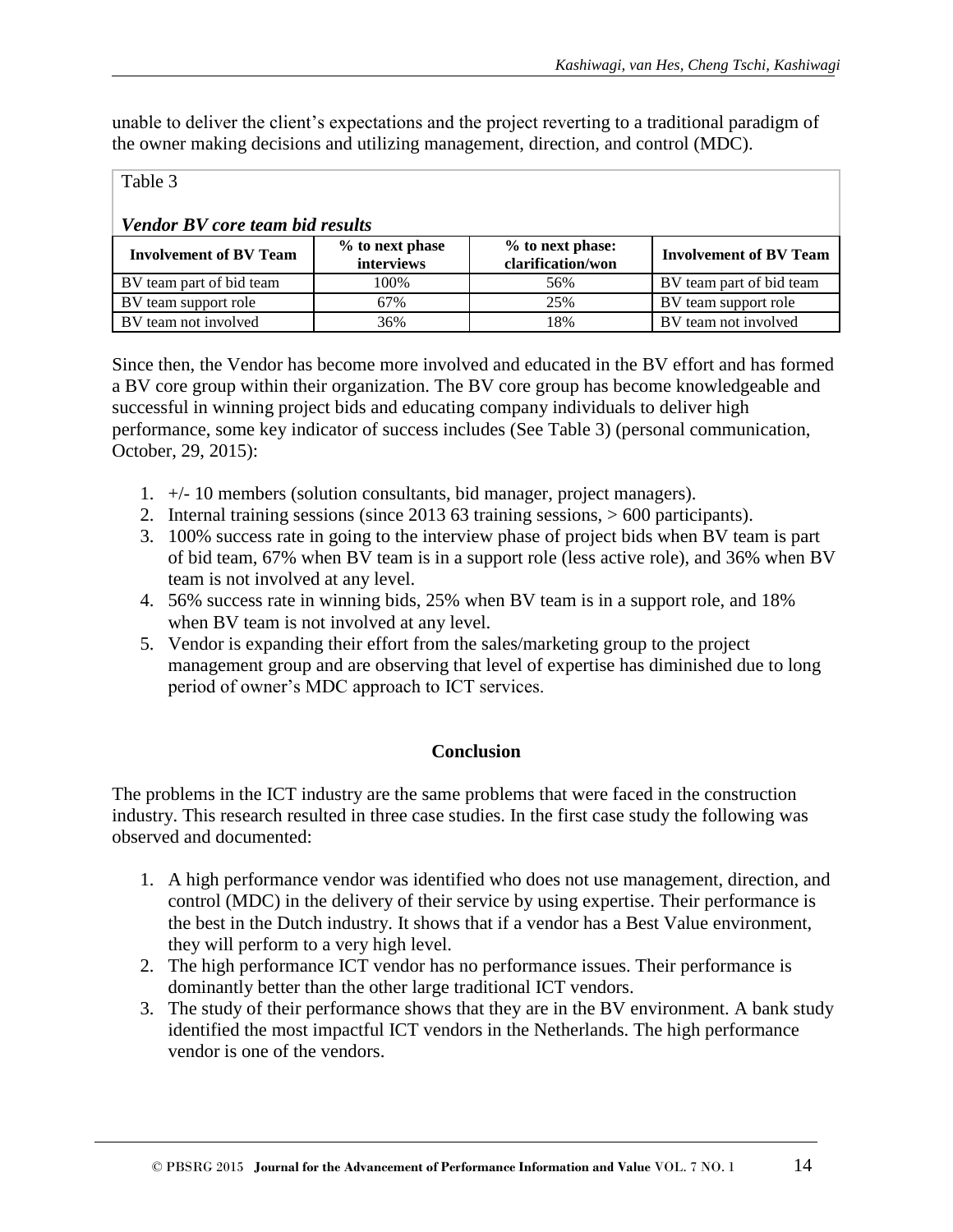Two of the other large ICT vendors who are trying to gain the capability to deliver performance were approached. Both vendor environments were in the price based environment (bureaucratic, difficulty identifying expertise, and difficulty in meeting the requirements of a BV effort). Both large ICT vendors were engaged in a BV effort, and both clients had problems in implementing the BV environment due to a lack of understanding of the BV paradigm. In both cases the clients were facing the resistance of traditional approaches to delivering projects. Both clients showed that there must be a paradigm shift in not only the vendor's approach but the client's approach. Both large ICT vendors have visionaries who realized the importance of changing the project management and risk management paradigms.

The research shows that the CIS model can be utilized in the Information Communications Technology (ICT) industry. It also validates that the largest source of risk is the owner's decision-making, and their use of management, direction, and control (MDC) to minimize risk and deliver performance. The authors propose that the use of expertise will reduce project cost and increase vendor profit.

The ICT industry is in the price-based environment where the owners are attempting to manage, direct, and control (MDC) the vendor to minimize project cost and risk. The ICT industry is facing the same issues as the construction industry. The results of this study propose that the owners can increase project value and minimize project cost by utilizing expertise. By observation of both industries and the case study results over 20 years in multiple countries and cultures, the changing of the environments from a price-based environment to a BV environment requires experts who think differently (see into the future before they do a project, identify the project requirements in simple terms that all stakeholders can understand, identify everyone's role in the delivery of the service, and minimize the risk of the project by creating transparency and not MDC to assist everyone to see into the future to minimize risk).

The ICT case studies have shown that resistant stakeholders resist because they do not understand the future outcomes, and will cooperate if they can see the future outcomes. This is the requirement of the expert, to simplify and create transparency so that all stakeholders can see the future outcomes. This environment requires a new project management approach and a new risk management approach, both of which the Dutch Best Value effort is working to develop. This research has also validated through deductive logic and mixed methods the Industry Structure model. It has identified that the owner/buyers have created an environment, which is conducive to collusion through their MDC based procurement systems. The Dutch ICT industry collusion case is no different from the Dutch construction collusion case. The research also shows that the BV model has worked in both industries and can assist vendors in the Dutch ICT industry to improve.

#### **References**

Dorée, A. G. (2004). Collusion in the Dutch construction industry: an industrial organization perspective. Building Research & Information, 32(2), 146-156.

Duren, J. and Doree, A. (2008) An evaluation of Performance Information Procurement System